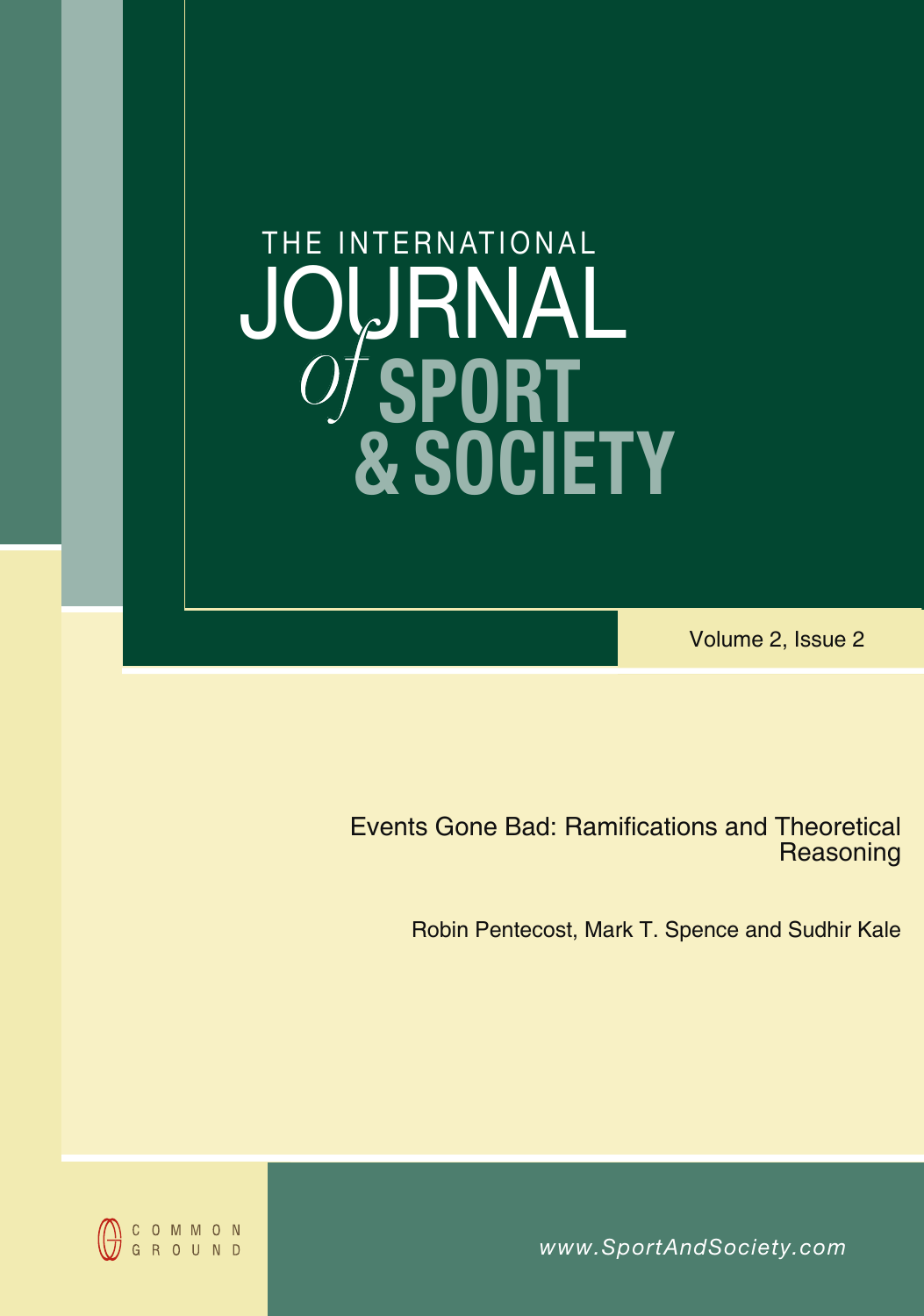THE INTERNATIONAL JOURNAL OF SPORT AND SOCIETY http://sportandsociety.com/journal/

First published in 2011 in Champaign, Illinois, USA by Common Ground Publishing LLC www.CommonGroundPublishing.com

ISSN: 2152-7857

© 2011 (individual papers), the author(s) © 2011 (selection and editorial matter) Common Ground

All rights reserved. Apart from fair dealing for the purposes of study, research, criticism or review as permitted under the applicable copyright legislation, no part of this work may be reproduced by any process without written permission from the publisher. For permissions and other inquiries, please contact <cg-support@commongroundpublishing.com>.

THE INTERNATIONAL JOURNAL OF SPORT AND SOCIETY is peer-reviewed, supported by rigorous processes of criterion-referenced article ranking and qualitative commentary, ensuring that only intellectual work of the greatest substance and highest significance is published.

Typeset in Common Ground Markup Language using CGPublisher multichannel typesetting system http://www.commongroundpublishing.com/software/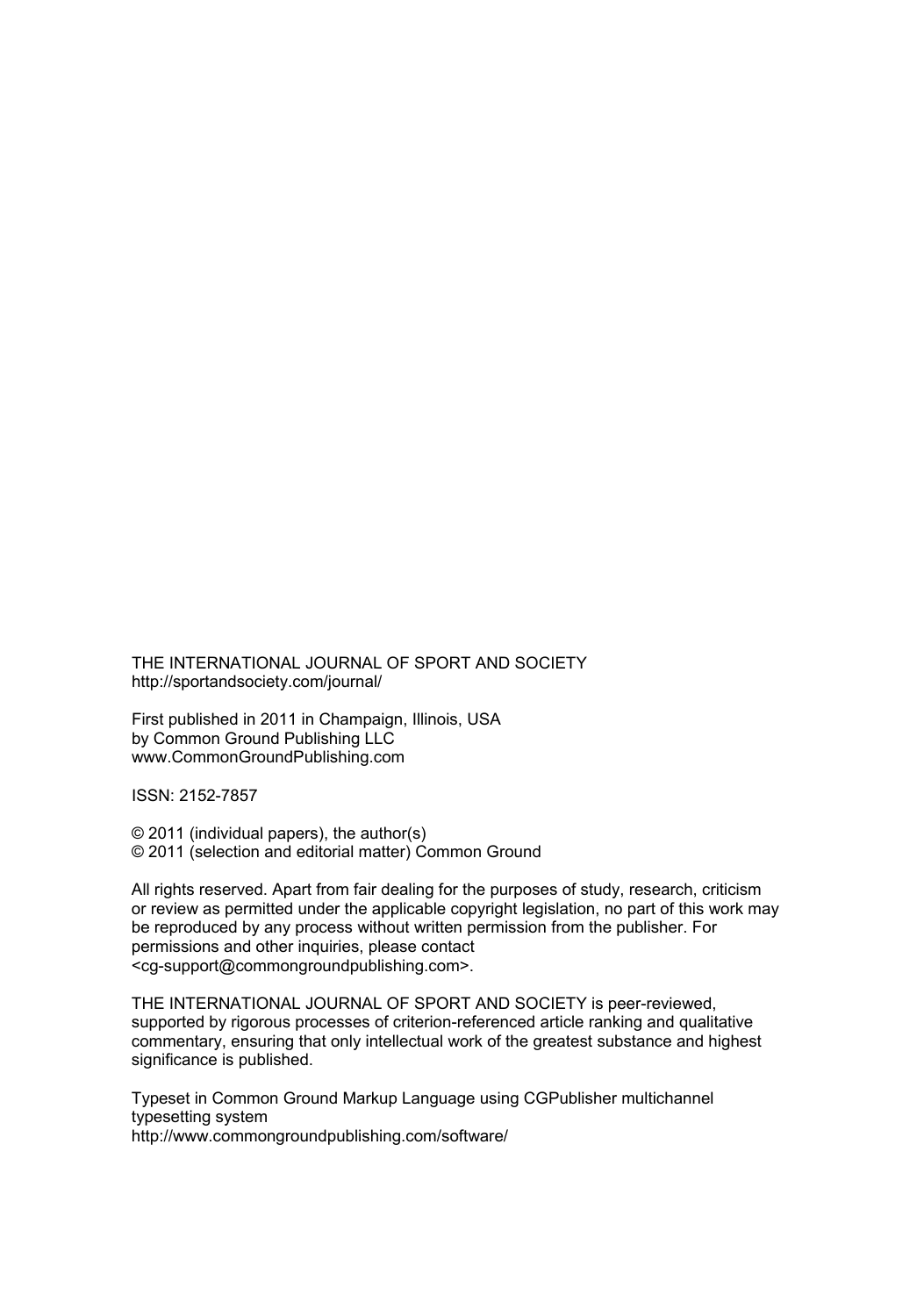# **Events Gone Bad: Ramifications and Theoretical Reasoning**

## Robin Pentecost, Griffith University, Australia Mark T. Spence, Bond University, Queensland, Australia Sudhir Kale, Bond University, Queensland, Australia

*Abstract: The extent to which events are sustainable is an issue of considerable importance (Andersson, and Getz, 2008). While it may be that many do not adopt a marketing orientation (Mayfield & Crompton, 1995; Lade & Jackson, 2004; Mehmetoglu & Ellingsen, 2005) due to their more socialistic* not-for profit nature there are still other factors that need to be addressed as sustainability will often *depend upon the political and tangible support of key stakeholders (Andersson, and Getz, 2008). Using stakeholder theory and commitment-trust theory as applied to the events marketplace and taking a case study approach, this paper critically evaluates a major international motor sports event and the factors leading up to its demise along with its social, organisational, and political ramifications.*

Keywords: Event Marketing, Stakeholder Theory, Commitment-trust Theory

H **OSTING CONVENTIONS AND/OR** events provides a unique opportunity for the host destination to build and showcase their skills, their capabilities and to create a sense of excitement, pride, and cohesiveness in the community (Lee & Taylor, 2005). However, while these reasons to host may develop civic pride no reason appears more compelling than the promise of an economic windfall. Researchers and industry professionals agree that conventions and events are major contributors to both regional and national economies (Rutherford & Kreck, 1994; Lee, 2007). Reflecting this growth in the economic impact of events, the meetings, incentives, conventions, and exhibitions (MICE) sector has experienced tremendous growth during recent decades and has now become a truly global marketplace (Weber & Chon, 2002). Event promoters envision vast numbers of visitors with plump wallets descending upon those venues lucky enough to host the events.

The economic impact is not just contained within the event. With governments becoming increasingly aware that events are an invaluable means of attracting business and economic activity to regions (Lau, Milne,  $\&$  Johnston, 2005), there is the realisation that each dollar of event related spending initiates a broad set of economic interactions that produces additional spending in other sectors of a region's economy (Braun, 1992; Lee 2007). In Braun's (1992) study on the conventions industry in Orlando Florida, in which 32 sectors were identified as having an impact on the economy, the total impact of 1.67 million convention delegates in 1989 was estimated at more than 65,000 jobs, \$457 million in wages, \$2.28 billion in output, \$88 million in local taxes and \$15 million in state taxes. While there may be debate over how such figures are calculated (see Kim et al. 2003; Lee, 2007), such is the importance of hosting events – especially mega events like the Olympics and the World Cup

> C O M M O N **GROUND**

Volume 2, Issue 2, 2011, http://sportandsociety.com/journal/, ISSN 2152-7857 © Common Ground, Robin Pentecost, Mark T. Spence, Sudhir Kale, All Rights Reserved, Permissions: cg-support@commongroundpublishing.com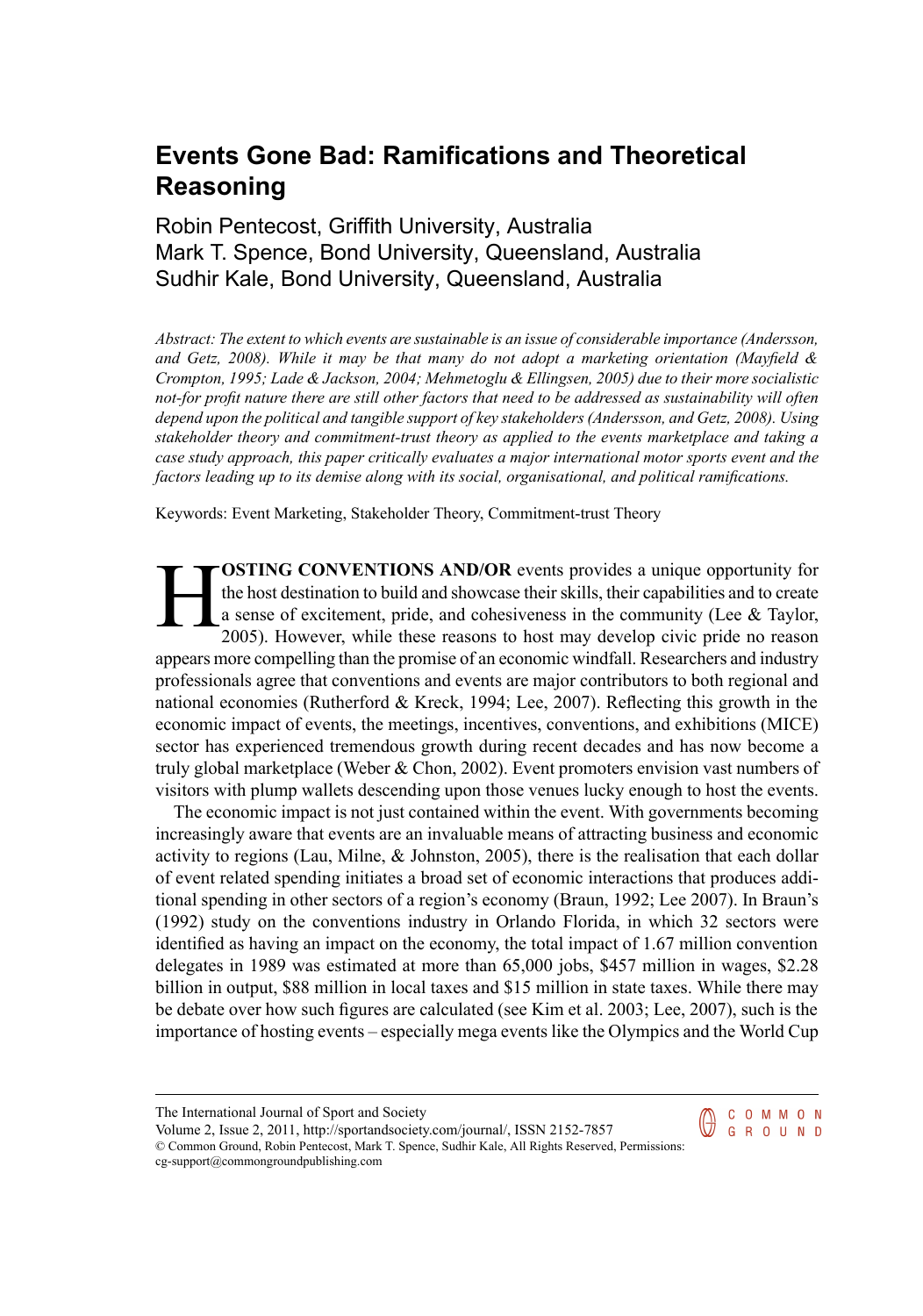– that increasingly developing nations have begun insisting on their right to host large events, thereby reaping the perceived monetary rewards (Matheson and Baade, 2004).

But what happens when the event goes bad? While events are important for their social and cultural roles, and have been promoted as tourist attractions, the extent to which they can endure as attractions is an issue of importance to policy makers along with marketing and tourism agencies (Andersson, and Getz, 2008). The viability, effectiveness and longterm sustainability of events is often questioned in light of the observation that many have stagnated or failed (Getz, 2002), while others have achieved longevity and appear to have become permanent institutions and hallmark tourist events in their community.

The extent to which events are sustainable is an issue of considerable importance (Andersson, and Getz, 2008). While it may be that some do not adopt a marketing orientation (Mayfield & Crompton, 1995; Lade & Jackson, 2004; Mehmetoglu & Ellingsen, 2005) due to their more socialistic not-for profit nature, there are still other factors that need to be addressed as sustainability will often depend upon the political and tangible support of key stakeholders (Andersson, and Getz, 2008).

Using stakeholder theory and commitment-trust theory as applied to the events marketplace and taking a case study approach, this paper critically evaluates a major international motor sports event and the factors leading up to its demise and the resultant social, organisational, and political ramifications.

#### **Theoretical Foundations**

#### *Stakeholder Theory*

In his seminal work on stakeholder theory Freeman (1984, p 25) advocated a broad definition of a stakeholder as ". . . any group or individual who can affect or is affected by the achievement of the firm's objectives." This is in contrast to shareholder theory in which management must place greater importance on the return on investment for investors who own the company. Stakeholder theory applies to the sports event marketplace in that event management must relate to the wider environment of people or entities that can affect, or be affected by, an organization's actions irrespective of whether or not they are part owners of the event management organisation (Andersson, and Getz, 2008). Based on a set of cases studies in Canada and Sweden, Getz, Andersson, and Larson (2007) identified 6 external event stakeholders: the "facilitator" (provides resources and support); the "regulator" (usually government agencies); the "co-producer" (other organizations and persons who participate in the event); the "allies and collaborators" (such as professional associations and tourism agencies); and those impacted (mainly the audience and the community). Thus one may see that stakeholder theory encompasses many publics.

While different stakeholders may be more or less important depending upon the stage in the organisationslife cycle (i.e., formation, growth, maturity, decline or revival – see Jawahar and McLaughlin, 2001) success and survival depends on an organization's ability to provide some degree of wealth, value, or satisfaction for all these primary stakeholders (Clarkson, 1995). As there is a longitudinal aspect to an organisations lifecycle, indicating some form of evolutionary perspective to stakeholder theory, different strategies must be required for stakeholders at one point of time and over time (Andersson, and Getz, 2008).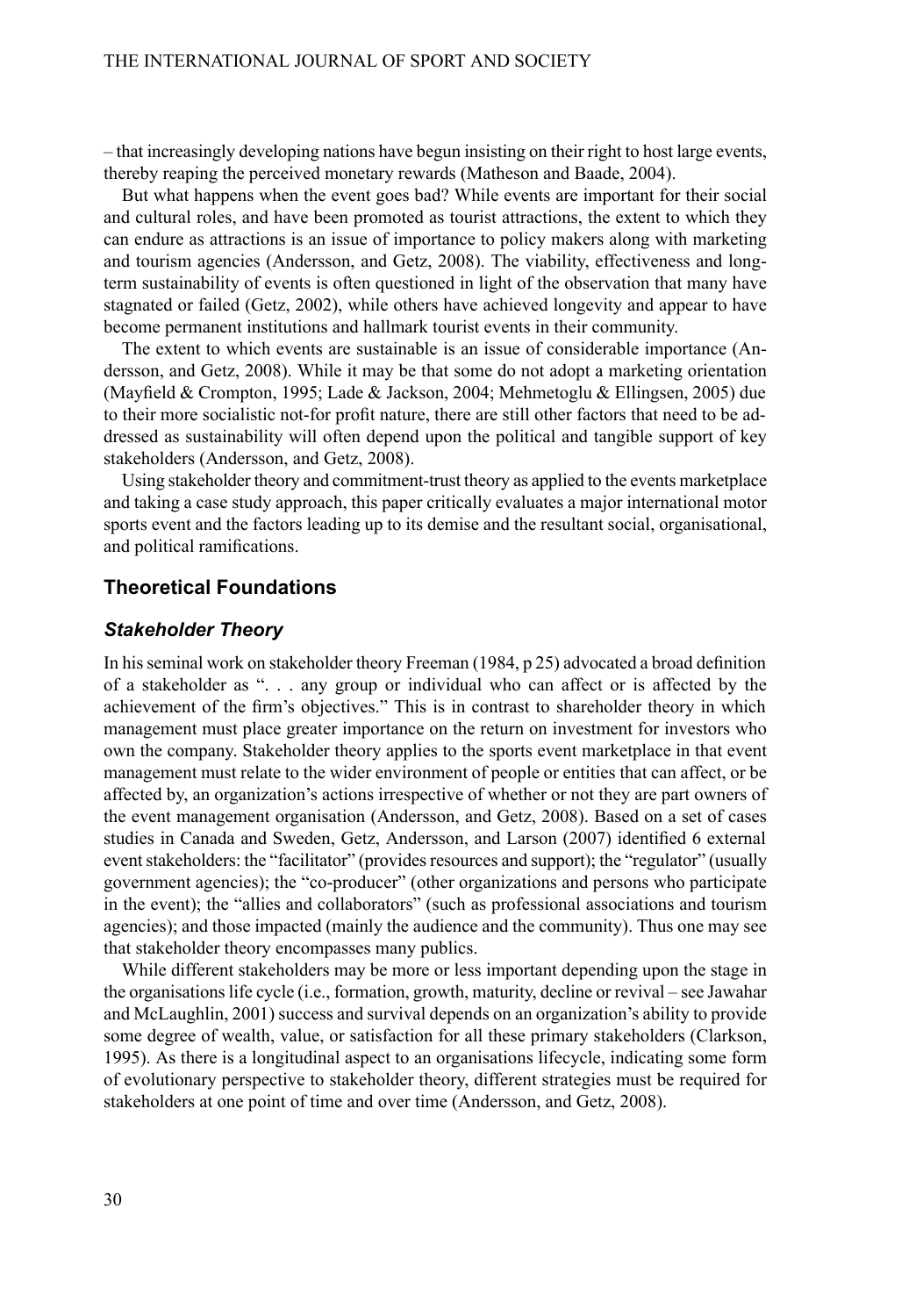Relating to an organisation's investment in the stakeholder relationship, Batt and Purchase (2004) mentioned four strategies for a firm to use when relating to its key stakeholders: grow, develop, maintain or abandon. Other strategic choices are to defend, monitor, collaborate or involve, often referred to as the classic strategic stakeholder management choices (Savage, et. al., 1991). These strategies relate to management's perceptions of the stakeholders' ability to threaten the organization, support or collaborate with it. In the non-profit marketplace event organisations often engage in some form of collaboration strategy with, for instance, "regulators" to help increase resource acquisition (Kramer, 2000; Reilly, 2001).

Alliances may come in many forms dependent upon their level of formality. In terms of collaborations and other inter-organizational relationships, co-operation is the most informal and carries the least risk regarding sustaining an organisation's core values. Co-operative behaviour is generally encouraged by the network of those providing resources (Snavely  $\&$ Tracy, 2000). Alliances in form of joint ventures, partnerships and mergers are more formal and assuch carry more risk. In extreme cases an organisation'sidentity can be lost altogether.

In their study of two public events Erickson and Kushner (1999) make the argument that a firm's value as a network partner is based on its identity within the network; an identity based upon a combination of its core competencies, other connections, and ability to gain further network-specific knowledge. This then opens up the question of what happens when an organisation losses the trust of those stakeholders both within the network and those impacted by the alliance? Does this then mean that their commitment to the event diminishes?

#### *Commitment-trust Theory*

For any management organisation wishing to build a relationship with its network of stakeholders, maintenance and development must be two fundamental purposes of their management strategies (Batt and Purchase, 2004). Organisations can improve their bottom line through the development of such relationships, and in so doing establish stronger structural bonds and get those impacted (i.e., customers) to increase their propensity to tolerate price increases or service failures as well as to accept opportunity costs (Dwyer et al. 1987; Zeithaml et al. 1996; Bell et al. 2005). As such, it is imperative that the organisation focus on the commitment of its stakeholders.

This applies to the events marketplace as well, where there has been a paradigm shift in both marketing theory and practice (Morgan and Hunt, 1994). This shift has been in the area of relationships between partners and encompasses trust in relational contracting (MacNeil, 1980), working partnerships (Anderson and Narus, 1990), strategic alliances (Day, 1990), and co-marketing alliances (Bucklin and Sengupta, 1993). Though this relationship marketing concept, with its network of organisations, has been developed in the competitive global commercial marketplace (Morgan and Hunt, 1994), these concepts pertain to the events marketplace given the collaboration requirement between event stakeholders (Erickson and Kushner, 1999; Kramer, 2000; Reilly, 2001). Networks are held together by means of "norms of sharing and commitment based upon trust" (Achrol, 1991, p 89). In this respect, both stakeholder commitment and trust within the events marketplace are important, although they each play a different but complementary role (Aurier and N'Goala, 2010).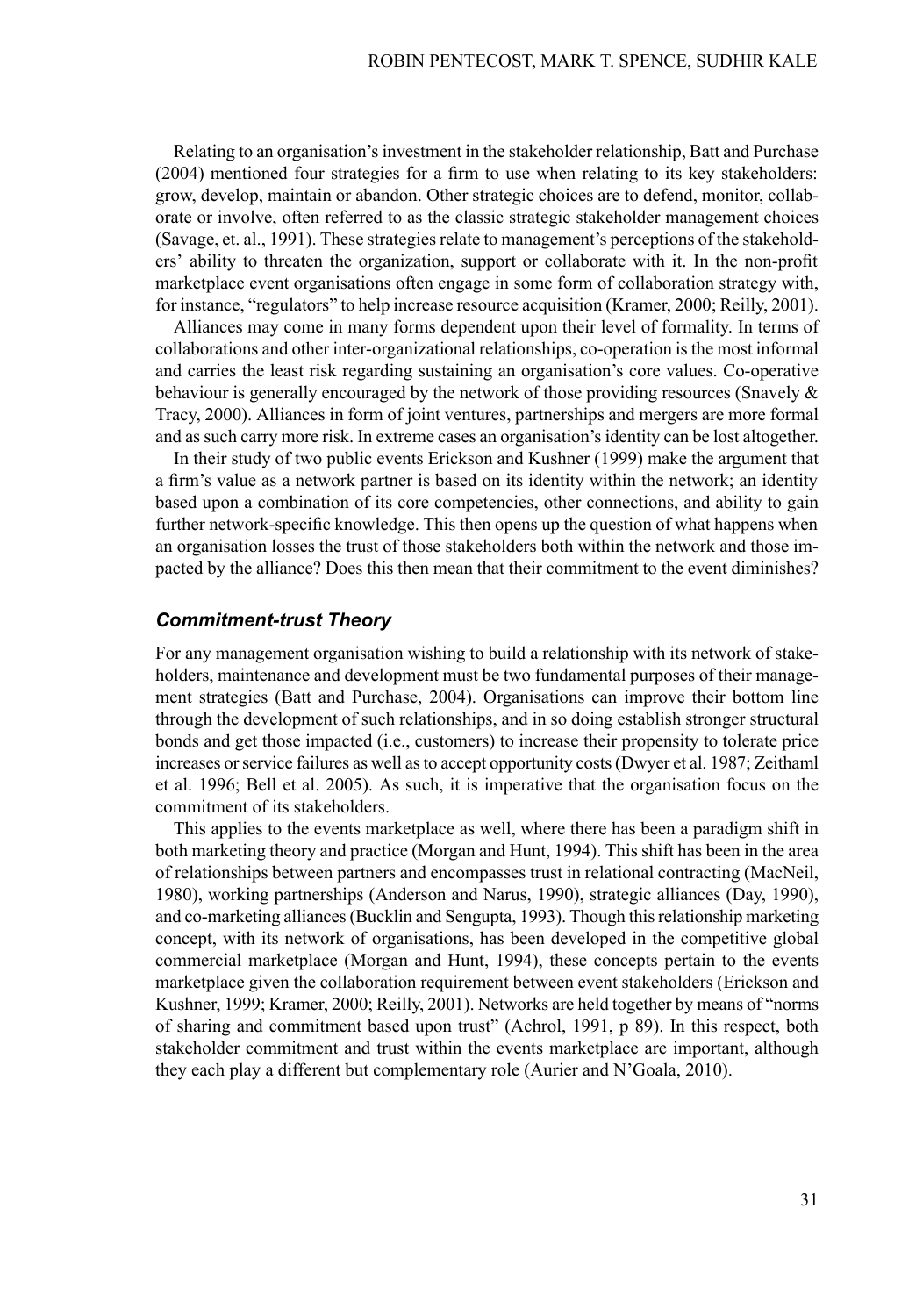#### **Commitment**

Relationship commitment can be perceived as a key antecedent of relationship maintenance and thus is important in establishing a long-term perspective in stakeholder relationship management (Aurier and N'Goala, 2010). This commitment helps shape the relationship itself in that it defines with whom to partner and how long that partnership will last. Based in social exchange theory (Cook and Emerson, 1978), commitment may be defined as a belief by one of the exchange partnersthat the relationship isimportant enough to warrant maximum effort maintaining it (Morgan and Hunt, 1994). As Moorman, Deshpande and Zaltman (1993, p 316) state: "commitment to a relationship is… an enduring desire to maintain a valued relationship".

Commitment is one of the most studied variables in organisational behaviour theory (Reichers, 1985); it leads to both organisational support (Eisenberger, Fasolo, and Davis-LaMastro, 1990) and increased organisational citizenship behaviours(Williams and Anderson, 1991).From a services marketing and branding perspective, commitment encompasses more than just loyalty (Newman and Werbel, 1973) as defined by repurchasing (Morgan and Hunt, 1994), it also contains both spurious loyalty (Day 1990) and psychological attachment (Gundlach, Achrol, and Mentzer, 1995) found in positive attitudes. These attitudes, established through involvement and event attractiveness, then drive the relationship engagement (Saaksjarvi, et. al., 2007) and commitment (Garbarino and Johnson, 1999).

#### **Trust**

*"One of the most salient factors in the effectiveness of our present complex society is the willingness of one or more individualsin a social unit to trust others.The efficiency, adjustment, and even survival of any social group depends upon the presence or absence of such trust"* (Rotter, 1967, p 651).

In 1967 Rotter (p 651) defined trust as "a generalised expectancy held by an individual that the word of another … can be relied on". From an organisational exchange perspective, Moorman, Deshpande, and Zaltman, (1993, p 82) defined trust as "a willingness to rely on an exchange partner in whom one has confidence". The central core of both these definitions is confidence (Morgan and Hunt, 1994); confidence that the trusted party will be reliable and have high integrity. From an outcome perspective trust between firms must therefore encompass the belief that the actions of one partner in the network will result in positive outcome for othersin the network and unexpected action of one partner will not have negative outcomes on the others(Anderson and Narus, 1990). Thistrust isso important in relationships that it provides the cornerstone of the strategic partnership (Spekman, 1988) and imparts basisfor loyalty (Schuur and Ozzane, 1985) given its capacity to regularly satisfy stakeholder expectations of reliability, credibility, and general reputation (Aurier and N'Goala, 2010). Thus trust is central to all relational exchanges (Morgan and Hunt, 1994) in that repeated violations of trust negatively affect stakeholders' commitment (Wang and Huff, 2007).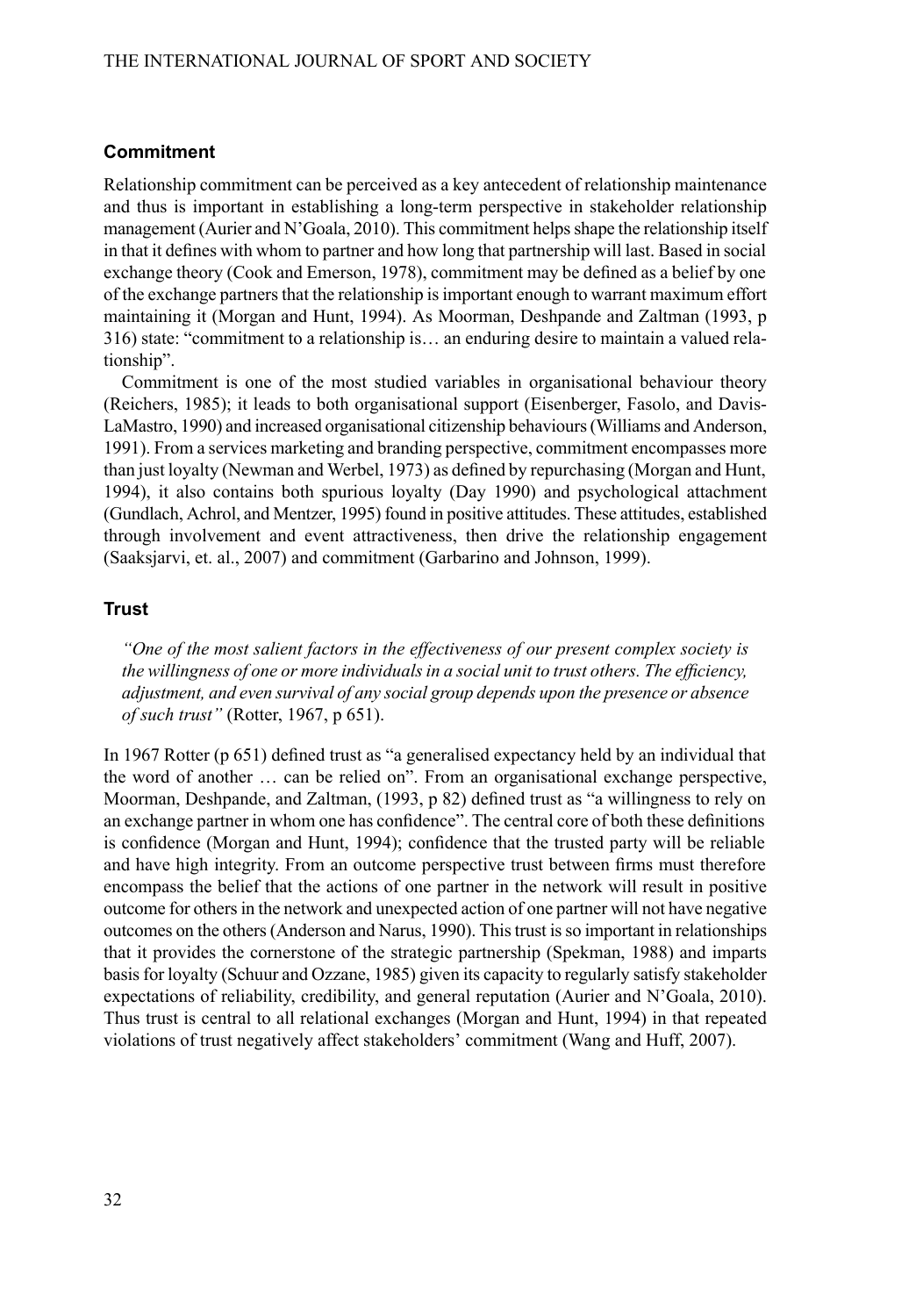#### **Methodology**

Using a now defunct major international motor racing event, this paper uses a qualitative within case analysis to describe the antecedents and ramifications of the demise of what was once a multi-million dollar event.From this phenomenological holistic approach, we interpret the underlying mechanics involved (cf. Miles and Huberman, 1994). While there may be those who are critical of single case analyses in the events marketplace (Wardrop, 2010), Flyvbjerg (2006, p. 222) rightly observes:

Context-dependent knowledge and experience are at the very heart of expert activity. Such knowledge and expertise also lie at the center of the case study as a research and teaching method or to put it more generally still, as a method of learning. Phenomenological studies of the learning process therefore emphasize the importance of this and similar methods: It is only because of experience with cases that one can at all move from being a beginner to being an expert. If people were exclusively trained in contextindependent knowledge and rules, that is, the kind of knowledge that forms the basis of textbooks and computers, they would remain at the beginner's level in the learning process.

The case was chosen because of its extreme nature. Analysis of such cases can be very illuminating and "relevatory" (Yin, 1984), especially this one due to its size and its setting, both important components for qualitative research (Miles and Huberman, 1994; Werner and Schoepfle, 1987).

## **The Event**

In the latter part of every year 800 horse-power, open-wheel racing cars displayed their prowess on the streets of a major Australian tourist region. Over the years the event had become a major part of the State's events calendar and in 2002 generated 175,000 visitor nights, created 700 jobs across several industries, and injected more than \$50 million dollars into the states economy (Pentecost, 2010). Such is the events significance that the state government contributed over \$11 million dollars annually towards staging the race (Thomas, 2010): "money well spent" according to the state Sports Ministry. Since its inception this motor race has evolved into an event of international standing with 700 accredited media representatives from across the world attending the event and television coverage reaching 195 countries. In the same year the event was indicted into the states Tourism Awards Hall of Fame for the third year running (Pentecost, 2010).

Since its inaugural inclusion into its associated World Series in 1991, the event had undergone many transformations. Originally held earlier in the year, it was competing with a rival event at the same time period and local residents did not want their local streets closed off for the duration of the event. The event became a political football due to itsfinancial troubles. Rather than axe the event a decision was made to transfer the date of the event to the current time period. With backing from the local authorities, new management took over and changed perception of the event to more of a party atmosphere with the addition of both on-track and off-track activities, such as modelling, car shows, parades, motor driving displays, bands and dancing. Expansion followed as the event grew not only in attendance but also in televi-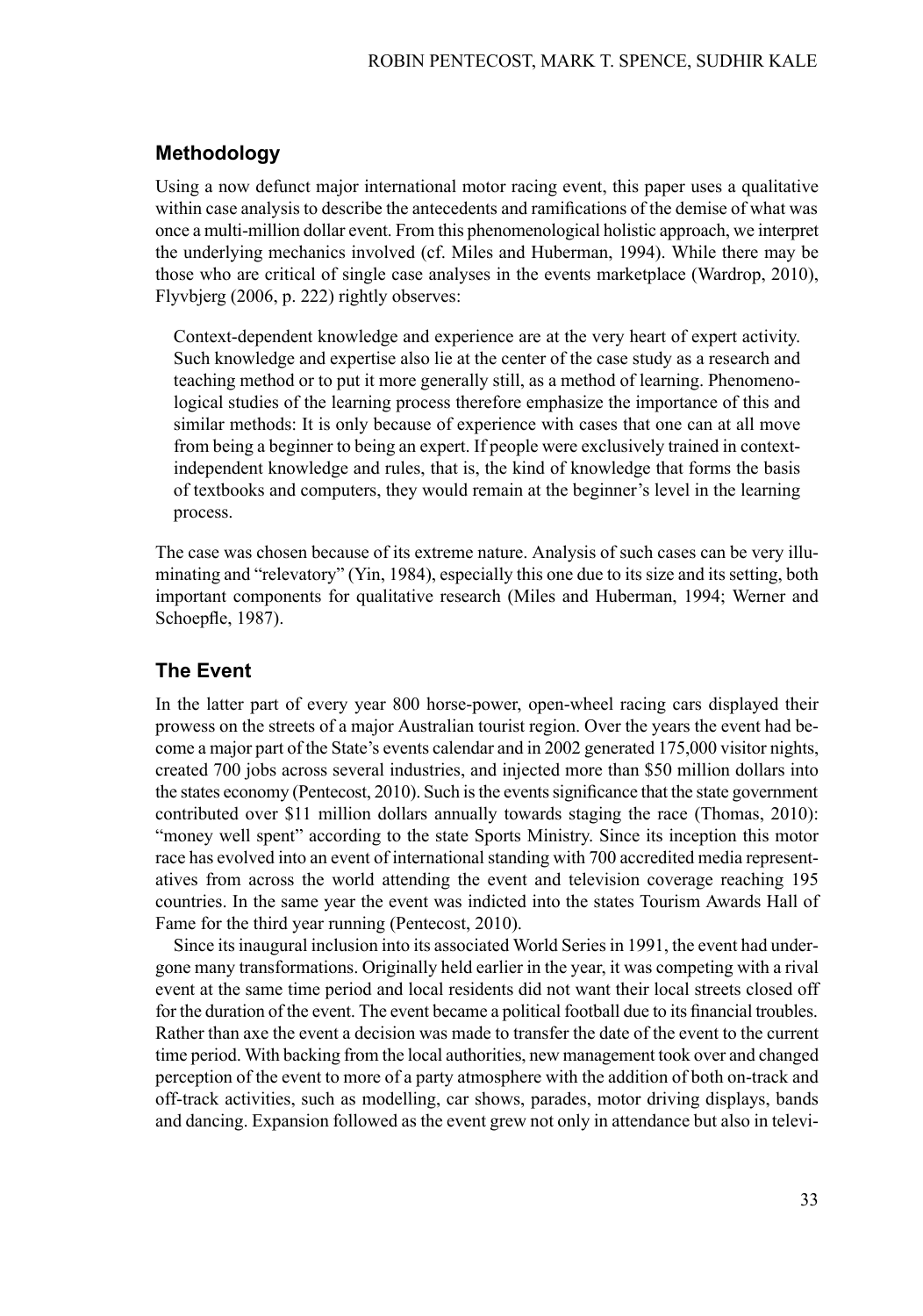sion ratings. In 2001 a major national motor event was added as a specific leg of their yearlong series in which drivers and teams competed for crucial points. The event was now seen as a "double header" with both forms of racing (international and national) given equal billing on any promotional material. Attendance had now doubled from its original 1991 event to just over 300,000 in early 2000. Such a doubling could partially be attributed to repeat customers, people attending the event that tasted the excitement of the action and entertainment, and, satisfied with their experience, came in subsequent years.

Over the years many changes have occurred in motor racing, with mergers and takeovers redefining the industry. The international component was purchased by a new owner in 2008, which then pulled the event out due to timetabling issues. A decision was made to replace the original international open-wheel race with the International A1GP series (an event where countries compete against each other rather than teams compete against teams). This new configuration was to have its inauguration in 2009 and the event was then rebranded (www.a1gp.com). However, one week before the new event was to take place the A1GP Chairman announced that the series went into liquidation mid-year. Access to the A1GP cars and the ability to pay its suppliers had been impeded. Subsequently the cars could not leave their warehouse to be on the track by the required date even though there was a 5 year signed contract (Bruce, 2008) and a payment of \$2 million dollars had been made by event management only weeks prior to the event (Thomas, 2010). Since the international component had withdrawn from the event it became essentially a national motor race only (Mival, 2009). Added to this the naming rights sponsor withdrew just before the event start date (www.supergpsucks.com). Attendance for the 2009 event dropped below 190,000 resulting in a significant loss of trade compared to other years (ABC news, 2009).

#### **Ramifications**

The loss of the international race prompted cries of mismanagement and reviews were set up to look into the matter. Aired through the media throughout this period of time were the suitability of the region for future motor events due to its ecological validity (ABC news, 2009), whether the ministers/government were misleading (ABC government news, 2009), the lack of knowledge by the events management group (Vernon, 2010), and lack of due diligence by the both the chairman of the events committee and its general manager (Thomas, 2010). From the reports given by both the auditor general and independent reviewer the contract signed between the international race series and the event organisers had no termination clauses, and lack of communication between the state government facilitating and funding the event and the event management (Vernon, 2010). As indicated in the newspapers the structural arrangements within government for the funding and overseeing of the events company were lacking in that the minister of sport relied primarily on the chairman of the event for verbal briefings and advice, with little input from his department or the Government's events agency.

Several ramifications were manifested based upon this report.

- 1. The 50/50 partnership between the government and the event management group was dissolved with the event management group receiving a \$4.3 million settlement.
- 2. Many jobs were lost as the event management company removed itself from the area.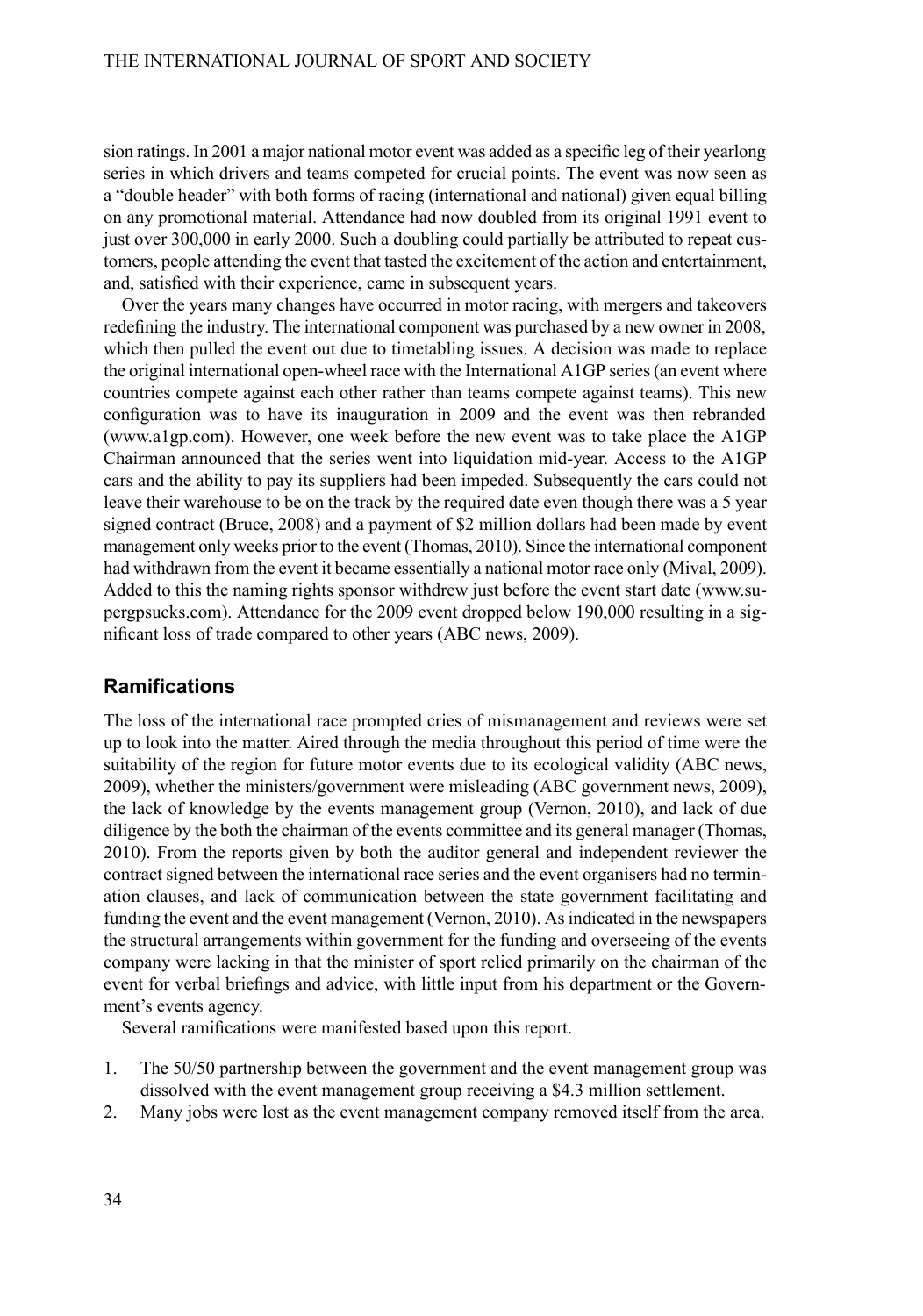- 3. Both the chairman and the general manager of the organisation set up to run the event either resigned or were removed from office.
- 4. A new event incorporating only the national motor race was developed even though businesses in the area said they would not support the event unless it had some special drawcard such as the open wheel race cars (ABC news, 2009).
- 5. The new event will be one day less in length and racing run over a smaller track. While helping to save costs these changes are likely to reduce the number spectator days in the region and reduce the economic impact of the event.

#### **Findings**

The major finding from this case study is the diminution of trust, the cornerstone of the strategic partnership (Spekman, 1988). Stakeholders were no longer satisfied as to credibility of the event management through the loss of both the major intentional race and the naming rights sponsor. One could surmise from such a situation that this would have an effect on spuriousloyalty (Day 1990) and psychological attachment (Gundlach, Achrol, and Mentzer, 1995) in turn influencing attitudes and subsequently the relationship engagement (Saaksjarvi, et. al., 2007) and commitment to the event (Garbarino and Johnson, 1999). With regards to commitment to the event of the major stakeholders it was the "regulators" (the government agencies), the "co-producers" (those organisations and persons participating in the event) and those impacted (the customer) who had the biggest bearing on the future of the event. The lack of trust and its effect on relational engagement shown by the customer was evident in the precipitous drop in attendance. The peak of approximately 300,000 had now dropped to below 200,000 attendees. Such a one third reduction in the number of attendees would, by inference, result in a drop of the same amount in the economic value of the event through its effect on the "co-producers" of the event. For instance, no longer were there long queues wishing to purchase merchandise at the event, rather there were the "fire sales" in which products were reduce by 50%-60% in an effort to recoup costs. In fact a look at the products for sale during the event revealed merchandise being sold still showing the withdrawn naming rights sponsor embroided on the garment. The structural bonds of the customers to the event whereby service failure could be accepted were broken (Dwyer et al. 1987; Zeithaml et al. 1996; Bell et al. 2005).

Not surprisingly, the effect on the event management was severe. Loss of trust in management could be attributed to not only the loss of public attendance but also the loss of belief there would be no future negative outcomes (see Anderson and Narus, 1990) for both the general public (the impacted) and the government (the regulators). The resultant effect of such belief is that stakeholders' perceptions of the event had changed. This was compounded by event management losing the ability see how such stakeholders could threaten the organization given the growth of the event in the preceding years. The management had not planned for contingencies (Vernon, 2010) to ensure wealth, value, or satisfaction (Clarkson, 1995) for its stakeholders.

In summary, loyalty to the event was reduced through lack of trust (Schuur and Ozzane, 1985). Trust is central to all relational exchanges(Morgan and Hunt, 1994), hence violations of trust negatively affected stakeholders' commitment (Wang and Huff, 2007) and subsequent attendance. Stakeholders' satisfaction with the event through expectations of reliability, credibility and general reputation had deteriorated (Aurier and N'Goala, 2010). Future event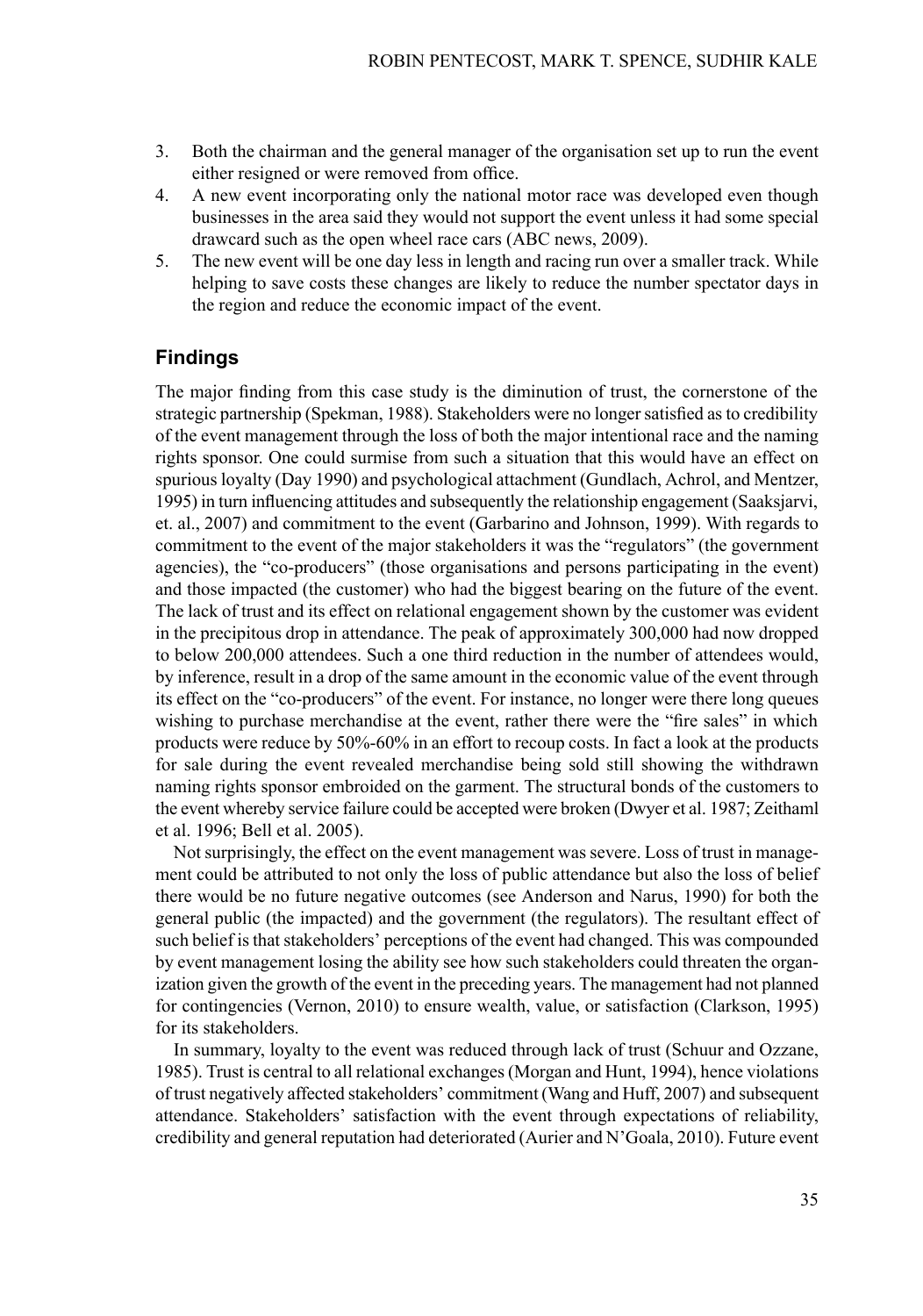management needs to always take into consideration stakeholders' trust and plan for developing this trust even during times of prosperity. As the saying goes: "in times of peace, prepare for war".

#### **References**

- Achrol, R. (1991). Evolution of the marketing organisation: New forms for turbulent times. *Journal of Marketing*, 55(4), 77-93.
- Anderson J., and Narus, J. (1990). A model of distributor firm and marketing firm working partnerships. *Journal of Marketing*, 54(January), 42-58.
- Andersson, T., and Getz, D. (2008) Stakeholder Management Strategies of Festivals', *Journal of Convention & Event Tourism*, 9(3), 199 - 220
- Aurier, P., and N'Goala, G., (2010). The differing and mediating roles of trust and relationship commitment in service relationship maintenance and development. *Journal of the Academy of Marketing Science*, 38, 303-325.
- Australian Broadcasting Corporation (2009). http://www.abc.net.au/news/stories/2009/11/06/ 2735013.htm?section=business
- Australian Broadcasting Corporation (2009). http://abc.gov.au/news/stories/2009/10/ 27/2725466.htm?site=news
- Batt, P., & Purchase, S. (2004).Managing collaboration within networks and relationships. *Industrial Marketing Management, 33*(3), 169—174.
- Bell, S., Auh, S., and Smalley, K. (2005). Customer relationship dynamics: service quality and customer loyalty in the context of varying levels of customer expertise and switching costs. *Journal of the Academy of Marketing Science*, 33, 169–183.
- Braun, B. M. (1992). The economic contribution of conventions: The case of Orlando. *Journal of Travel Research*, 30(3), 32–37.
- Bruce, M (2008). 5 year deal signed for the A1GP race. http://www.goldcoast.com.au/article/2008/11/22/24901\_gold-coast-top-story.html
- Bucklin, L., and Sengupta, S. (1993). Organising successful co-marketing alliances. *Journal of Marketing*, 57(April), 32-46.
- Clarkson, M. (1995). A stakeholder framework for analyzing and evaluating corporate social performance. *Academy of Management Review,* 20, 92–117.
- Cook, K., and Emerson, R. (1978). Power, equity and commitment in exchange networks. *American Psychological Review*, 43 (October), 721-739.
- Day, G. (1990). *Market Driven Strategy.* New York: The Free Press.
- Dwyer, F., Schurr, P., and Sejo, O (1987). Developing buyer seller relationships. *Journal of Marketing*, 51(2), 11–27.
- Eisenberger, R., Fasolo, P., and Davis-LaMastro, V. (1990). Perceived organisational support and employee diligence commitment and innovation. *Journal of Applied Psychology*, 75(1), 51- 59.
- Erickson, G., and Kushner, R. (1999). Public event networks: An application of marketing theory to sporting events. *European Journal of Marketing,* 33(3/4), 348–364.
- Flyvbjerg, B. (2006). Five misunderstandings about case-study research, *Qualitative Inquiry*, Vol. 12 No. 2, pp. 219-245.
- Freeman, R. (1984). *Strategic management: A stakeholder approach*. Boston: Pitman Publishing.
- Garbarino, E., and Johnson, M. (1999). The Different Roles of Satisfaction, Trust, and Commitment in Customer Relationships, *Journal of Marketing*, 63(April), 70-87.
- Getz, D., (2002). Why festivals fail. *Event Management, 7*(4), 209–219.
- Getz, D., Andersson, T., and Larson, M. (2007). Managing festival stakeholders: Concepts and case studies. *Event Management, 10*(2/3), 103–122.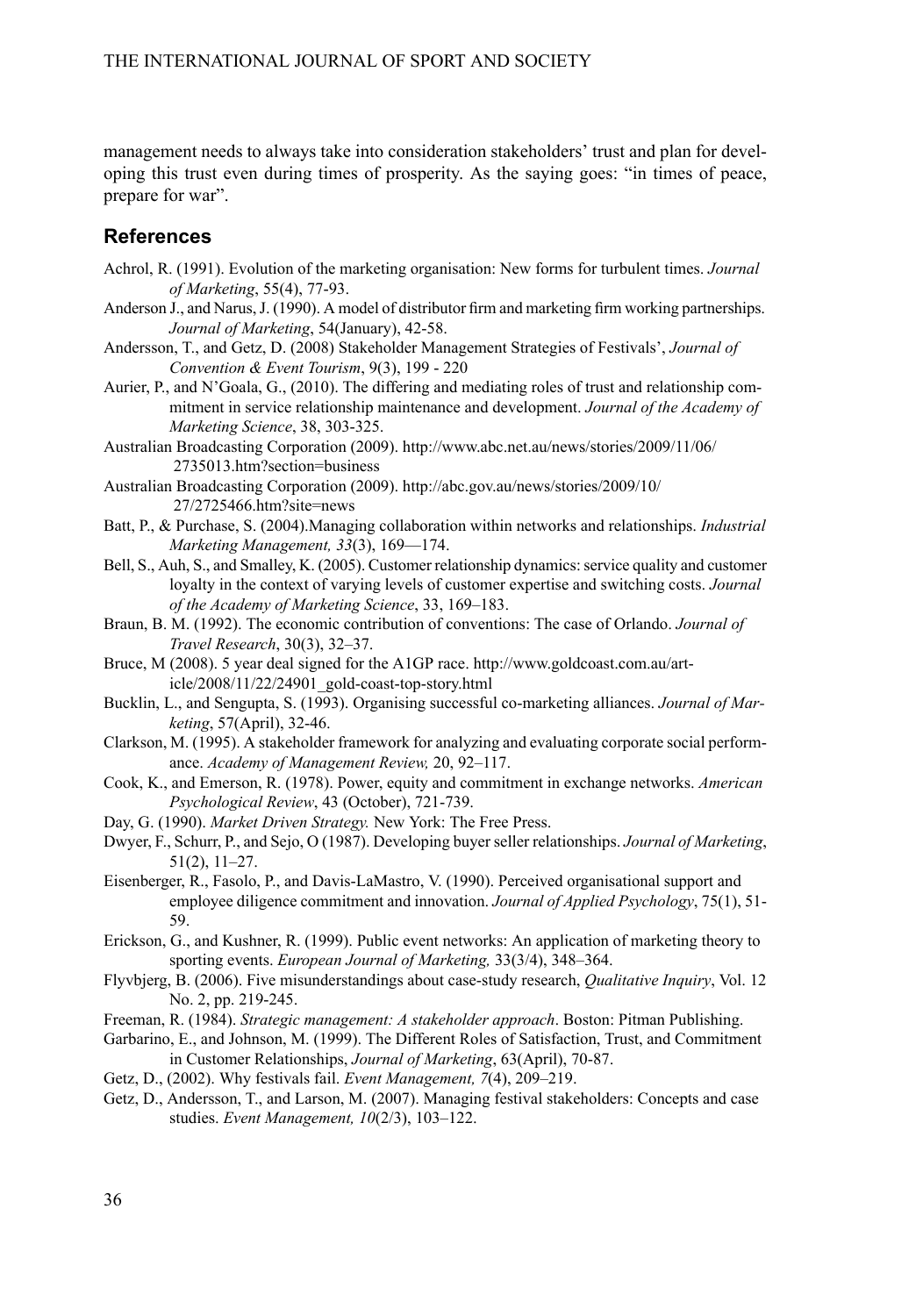- Gundlach, G., Achrol, R., and Mentzer, J. (1995). The structure of commitment in exchange, *Journal of Marketing*, 59(January), 78-92.
- Jawahar, I., and McLaughlin, G. (2001). Toward a descriptive stakeholder theory: An organizational life cycle approach. *Academy of Management Review, 26*(3), 397– 414.
- Kim, S., Chon, K., and Chung. K. (2003). Convention industry in South Korea: An economic impact analysis. *Tourism Management,* 24(5), 533-541.
- Kramer, R. (2000). A third sector in the new millennium? *Voluntas,* 11(1), 1–23.
- Lade, C., and Jackson, J. (2004). Key success factors in regional festivals: Some Australian experiences. *Event Management,* 9(1/2), 1–11.
- Lau, C. K. H., Milne, S., and Johnston, C. S. (2005). MICE, ICT and local economic development—the case of Te Kahurangi, New Zealand. *Journal of Convention & Event Tourism*, *7*(1), 61–75.
- Lee, M. (2007). Analytical reflections on the economic impact assessment of conventions and special events', *Journal of Convention & Event Tourism*, 8(3), 71 - 85
- Lee, C., and Taylor, T. (2005). Critical reflections on the economic impact assessment of a mega-event: The case of 2002 FIFA World Cup. *Tourism Management, 26*(4), 595-603.
- MacNeil, I. (1980). *The New Social Contract, An Inquiry into Modern Contractual Relations.* New Haven, CT: Yale University.
- Matheson, V., and Baade, R. (2004). Mega Sporting events in developing nations: Playing the way to prosperity. *South African Journal of Economics Suid Afrikaanse Tydskrif vir Ekonomie*. 72(5), 1085-1096
- Mayfield, T., and Crompton, J. (1995). The status of the marketing concept among festival organizers. *Journal of Travel Research, 33*(4), 14–22.
- Mehmetoglu, M., and Ellingsen, K. (2005). Do small-scale festivals adopt "market orientation" as a management philosophy? *Event Management, 9*(1/2), 119–132.
- Miles, M. and Huberman, A. (1994), *Qualitative Data Analysis, second edition.* Sage Publications, Thousand Oaks, CA.
- Mival, Al (2009-10-17). "V8 Supercars to replace scrapped event as A1GP cars fail to show". couriermail.com.au. http://www.news.com.au/couriermail/story/0,23739,26222254-10389,00.html. Retrieved 2009-10-17.
- Morgan, R., and Hunt, S. (1994). The commitment-trust theory of relationship marketing. *Journal of Marketing*, 58(3), 20-38.
- Moorman, C., Deshpande, R., and Zaltman, G. (1993). Factors affecting trust in market research relationships. *Journal of Marketing*, Vol. 57(January), 81-101.
- Newman, J., and Werbel, R. (1973). Multivariate analysis of brand loyalty for major household appliance, *Journal of Marketing Research*, 10(November), 404-409.
- Pentecost R. (2010). Indy to SuperGP? What does this mean for the event management? Case study in Wilson, A., Johns, R., Miller, K., and Pentecost R. *Marketing Research: an Integrated Approach. Solving Business Problems: the Value of Marketing Research*. Pearson Education Australia, 34.
- Reichers, A. (1985). A review and reconceptualisation of organisational commitment, *Academy of Management Review*, 10, 465-476.
- Reilly, T. (2001). Collaboration in action: An uncertain process. *Administration in Social Work, 25*(1), 53–74.
- Rotter,J. (1967). A new scale for the measurement of interpersonal trust. *Journal of Personality,* 35(4), 651-665.
- Rutherford, D., and Kreck, L. (1994). Conventions and tourism: Financial add-on or myth? Report of a study in one state. *Journal of Travel & Tourism Marketing, 3*(1), 49-63.
- Sääksjärvi, M., Hellén, K., Gummerus, J., and Grönroos, C. (2007). Love at first sight or a long-term affair?' *Journal of Relationship Marketing,* 6: 1, 45 - 61
- Savage,G., Nix, T.,Whitehead, C., and Blair, J. (1991). Strategies for assessing and managing organizational stakeholders. *Academy of Management Executive, 5*(2), 51–75.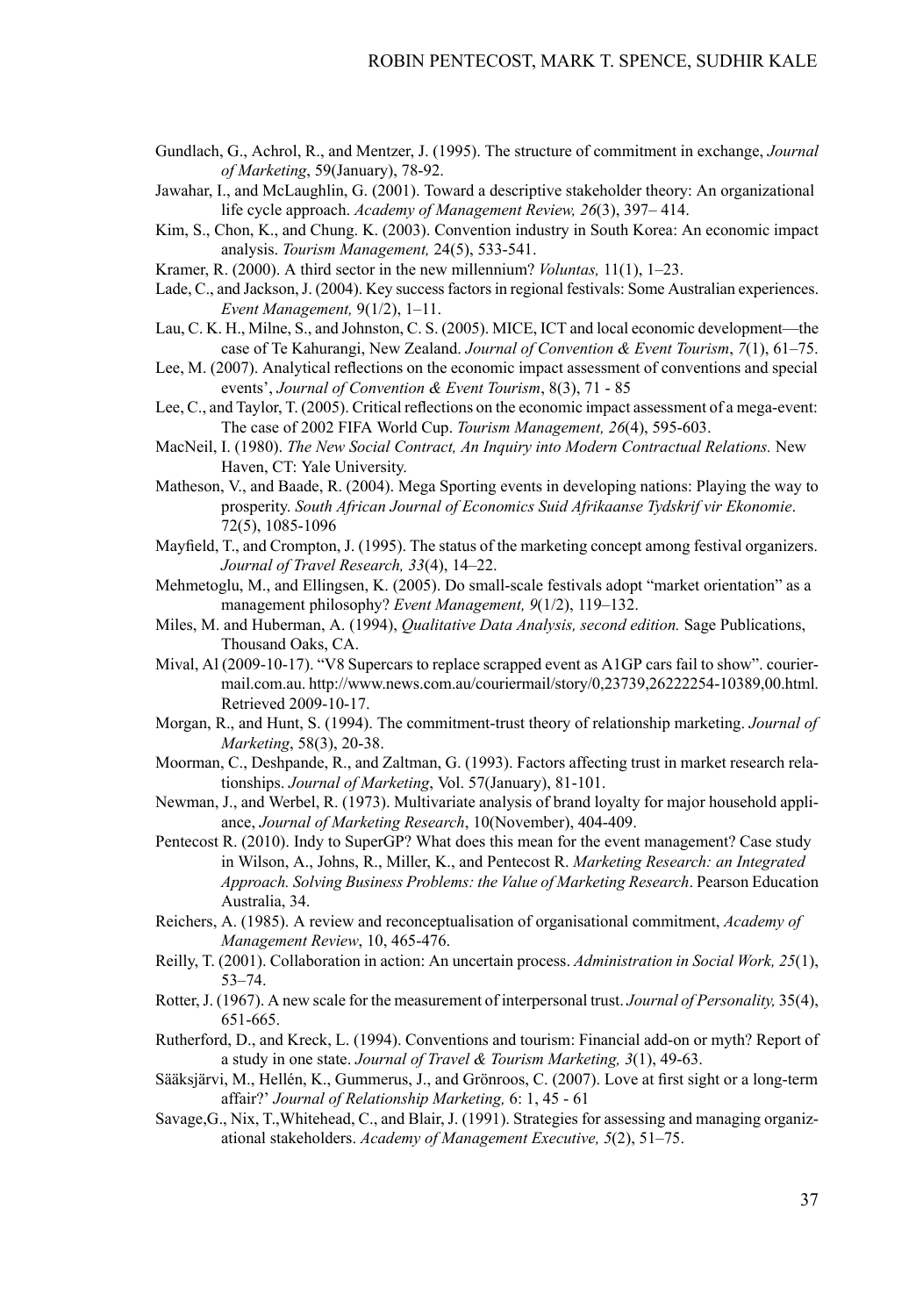- Schuur, P., and Ozanne, J. (1985). Influences on exchange processes: Buyers preconceptions of sellers trustworthyness and toughness. *Journal of Consumer Research,* 11(March), 939-953.
- Spekman, R. (1988). Strategic supplier selection: Understanding long-term buyer relationships. *Business Horizons*, (July/August), 75-81.
- Thomas, H. (2010). Mackenroth savaged over grand prix financial loss. http://www.theaustralian.com.au/national-affairs/state-politics/mackenroth-savaged-over-grand-prix-financialloss/story-e6frgczx-1225826918517
- Snavely, K., and Tracy, M. (2000). Collaboration among rural nonprofit organizations. *Nonprofit Management and Leadership, 11*(2), 145–165.
- Vernon, K. (2010). SuperGP reports reveals mismanagement. http://www.goldcoast.com.au/article/2010/02/03/184845\_news.html
- Vernon, K. (2010). Lack of knowledge lead to A1GP debacle. http://www.goldcoast.com.au/article/2010/02/04/185125\_gold-coast-news.html
- Wang, S., and Huff, L. (2007). Explaining buyers' responses to sellers' violation of trust. *European Journal of Marketing*, 41(9/10), 1033-1052.
- Wardrop, K (2010). A commentary by Kenneth Wardrop on "Designing and delivering compelling experiences: insights from the 2008 democratic national convention" by Sudhir H. Kale, Robin D. Pentecost and Natalina, Zlatevska, *International Journal of Event and Festival Management*, 1(2), 163.
- Weber, K., and Chon, K. (2002). Trends and key issues for the convention industry. In K. Weber & K. Chon (eds.). *Convention Tourism: International Research and Industry Perspectives*, 203–212. New York: The Haworth Press.
- Werner, O., and Schoepfle, G. (1987). *Systematic fieldwork: Vol. 1. Foundations of ethnography and interviewing*. Newbury Park, CA: Sage.
- Williams, L., and Anderson, S. (1991). Job satisfaction and organisational commitment as predictors of organisational commitment behaviours and in-role behaviours, *Journal of Management*, 17(3), 219-223.
- www.a1gp.com/News/NewsArticle.aspx?newsId=43245. "Gold Coast race gets new name". a1gp.com. accessed 26/08/2010.
- www.supergpsucks.com/component/content/article/46-the-2009-supergp-fiasco.html?start=1, accessed 26/08/2010.
- Yin, R. (1984). *Case study research: Design and methods* (Applied Social Research Methods Series, Vol. 5). Beverley Hills, CA: Sage.
- Zeithaml, V., Berry, L., and Parasuraman, A. (1996). The behavioral consequences of service quality. *Journal of Marketing*, 60(2), 31–46.

### **About the Authors**

*Dr. Robin Pentecost* Griffith University, Australia

#### *Prof. Mark T. Spence*

I received my PhD from the University of Arizona in 1993. After nine years teaching in the USA, I joined Bond University (Australia) where I am Professor and Head of the Marketing Department. I have published in top journals, including the Journal of Marketing Research, the Journal of Consumer Research, Psych & Marketing and the European Journal of Marketing. When possible, I like to travel and experience different cultures.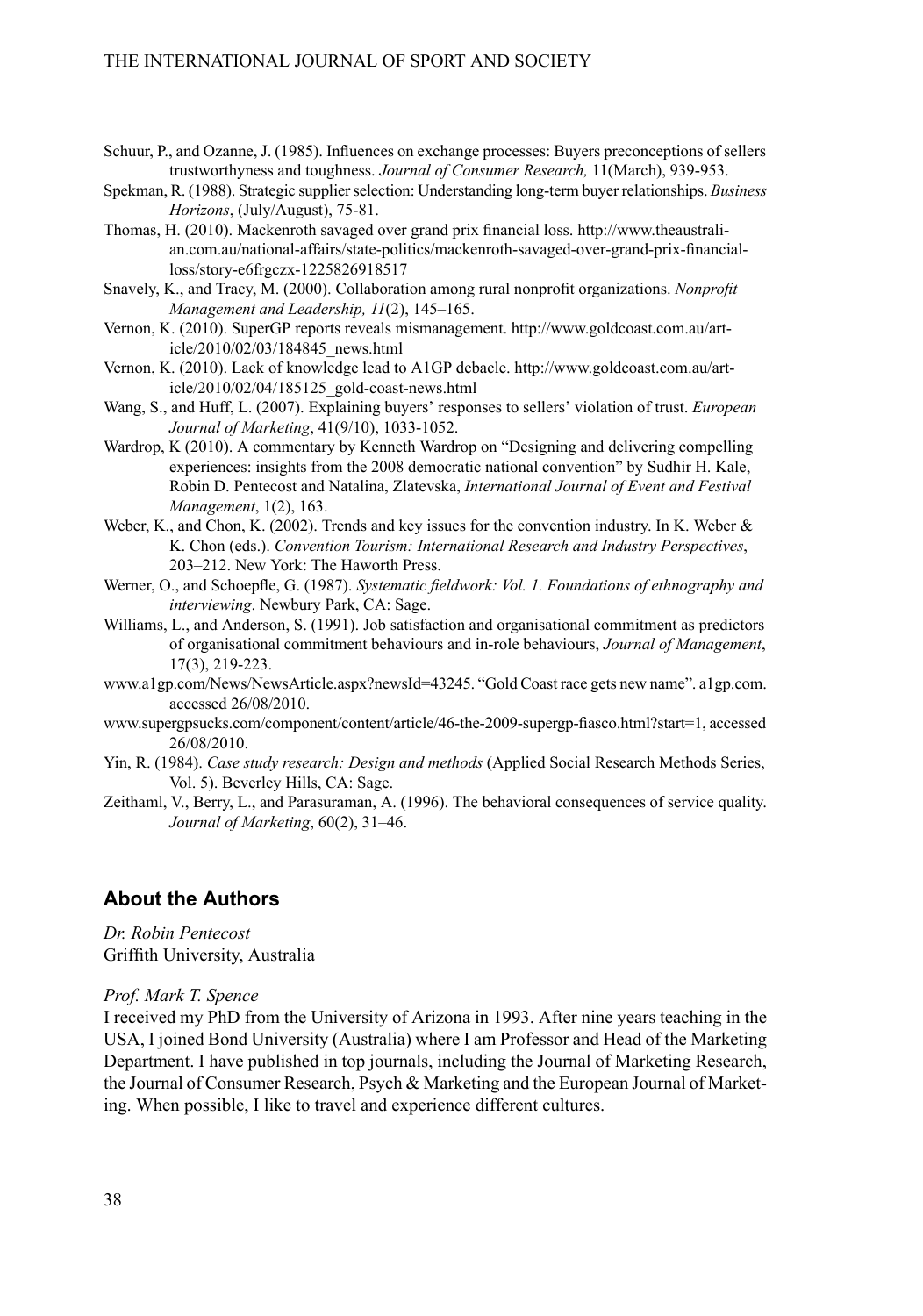*Dr. Sudhir Kale* Bond University, Australia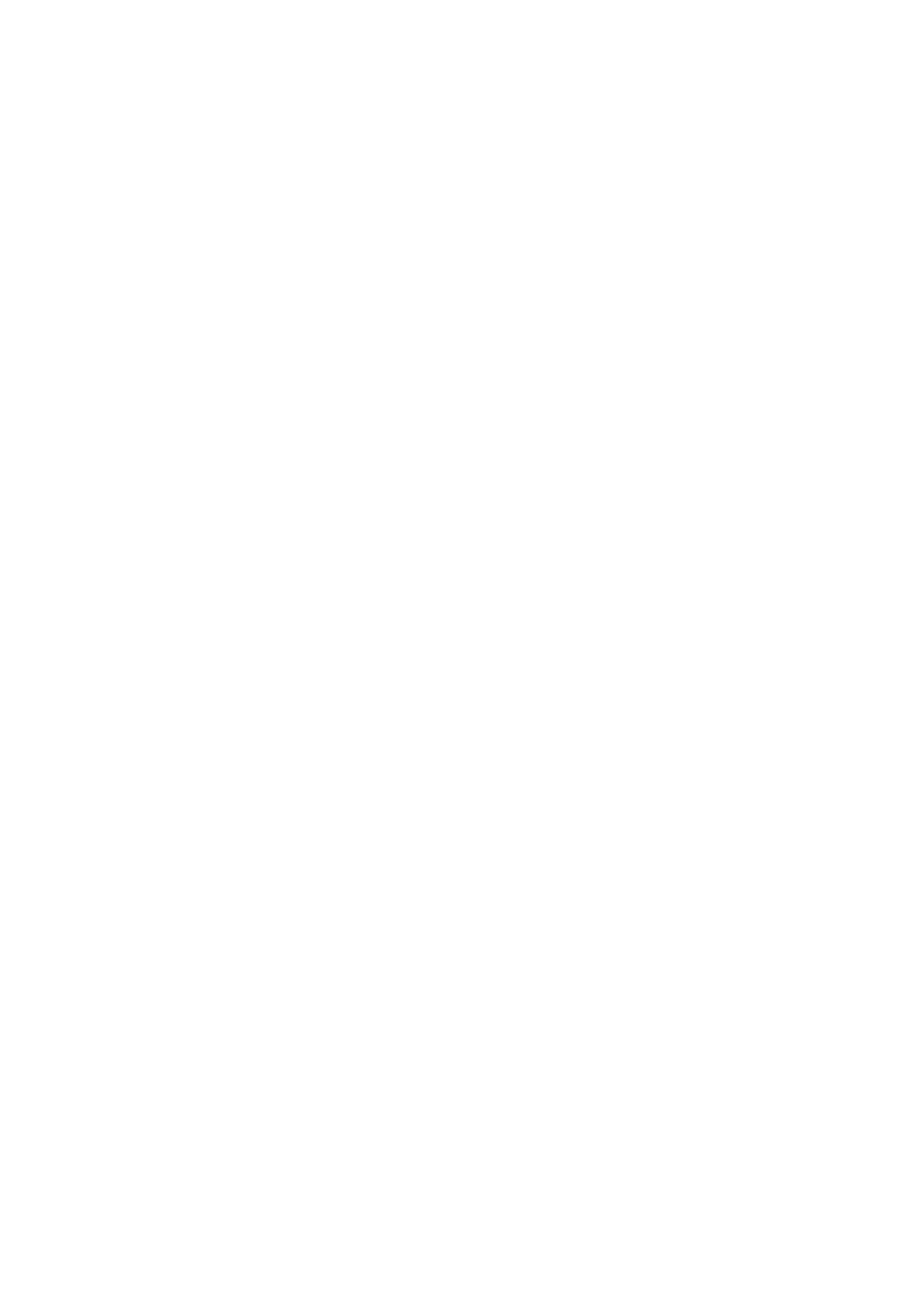

## **Editors**

**Keith Gilbert**, University of East London, London, UK.

## **Editorial Advisory Board**

**Tridibesh Bandyopadhyay**, Unitedworld School of Business, Kolkata, India. **Bill Cope,** University of Illinois, Urbana-Champaign, USA. **Mojca Doupona**, University of Ljubljana, Ljubljana, Slovenia. **Mark Hargreaves**, University of Melbourne, Melbourne, USA. **Jack Jedwab**, Association for Canadian Studies, Montreal, Canada. **Sid Katz**, University of British Columbia, Vancouver, Canada. **Richard Lichen**, Beijing Sports University, Beijing, China. **Abdul Hafidz bin Haji Omar**, University Technology Malaysia, Malaysia. **Otto J. Schantz**, University of Koblenz, Landau, Germany. **Karin Volkwein-Caplan**, West Chester University of Pennsylvania, West Chester, USA. **Rhodri Windsor-Liscombe**, University of British Columbia, Vancouver, Canada.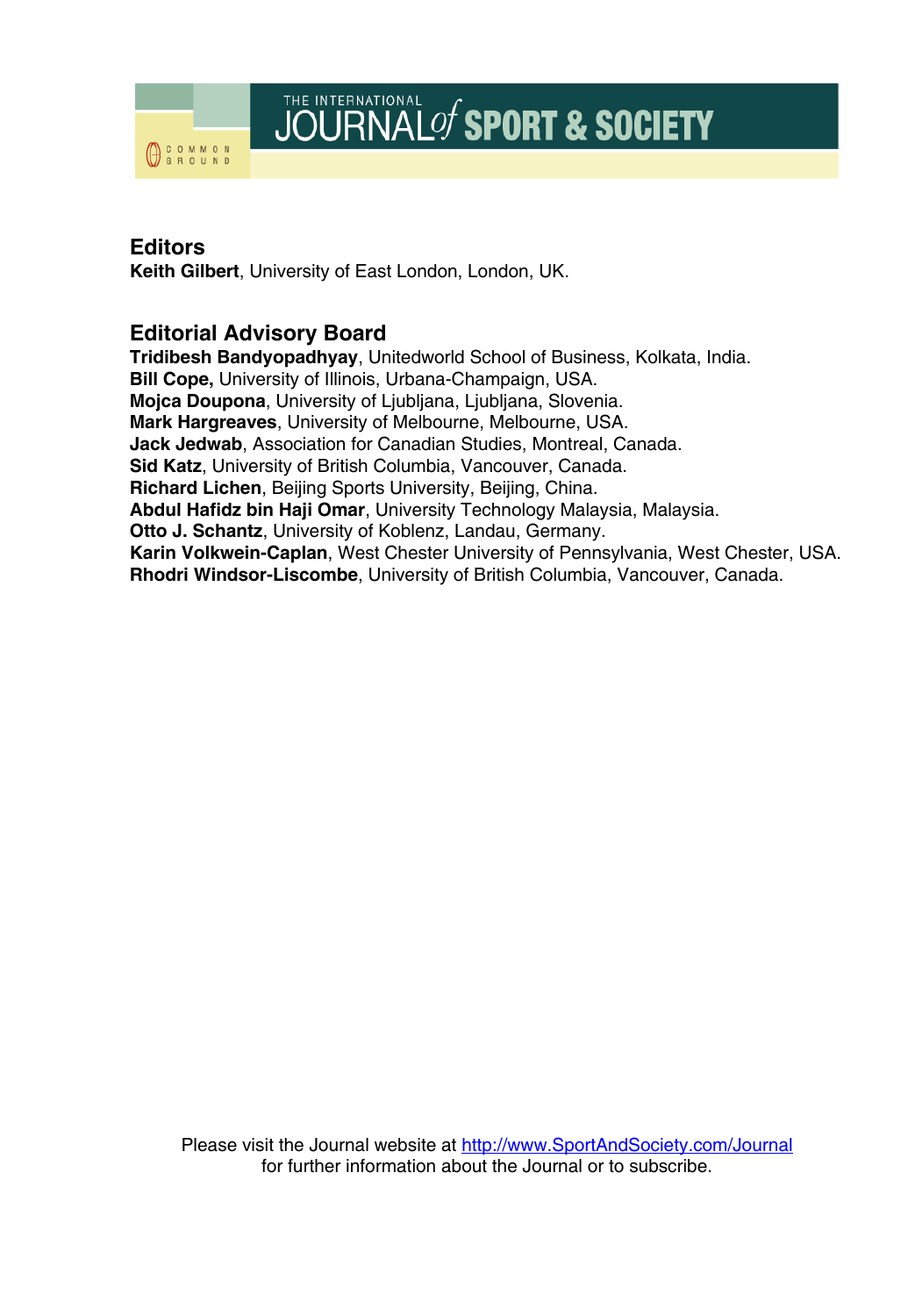## **The Sport and Society Community**

This knowledge community is brought together by a common concern for scientific policy and strategic perspective in sport and society. The community interacts through an innovative, annual face-to-face conference, as well as year-round virtual relationships in a weblog, peer reviewed journal and book imprint – exploring the affordances of the new digital media. Members of this knowledge community include academics, educators, administrators, policy makers, consultants, researchers and research students.

## **Conference**

Members of the Sport and Society Community meet annually at the [International](http://www.sportconference.com/)  [Conference on Sport and Society,](http://www.sportconference.com/) held annually in different locations around the world. This Conference examines evidence of sport and society, its natural and human causes, its ecosystemic impacts and its human impacts. The Conference also addresses technological, social, ethical and political responses to sport and society.

Our community members and first time attendees come from all corners of the globe. The Conference is a site of critical reflection, both by leaders in the field and emerging scholars. Those unable to attend the Conference may opt for virtual participation in which community members can either submit a video and/or slide presentation with voice-over, or simply submit a paper for peer review and possible publication in the Journal.

Online presentations can be viewed on [YouTube.](http://sportandsociety.com/wp-content/plugins/youtube-uploader/action.php?action=list)

## **Publishing**

The Sport and Society Community enables members to publish through three media. First, by participating in the Sport and Society Conference, community members can enter a world of journal publication unlike the traditional academic publishing forums – a result of the responsive, non-hierarchical and constructive nature of the peer review process. *[The International Journal of Sport and Society](http://sportandsociety.com/journal/)* provides a framework for double-blind peer review, enabling authors to publish into an academic journal of the highest standard.

The second publication medium is through the book series [Sport and Society,](http://sportandsociety.com/books/) publishing cutting edge books in print and electronic formats. Publication proposals and manuscript submissions are welcome.

Our third major publishing medium is our [news blog,](http://sportandsociety.com/) constantly publishing short news updates from Sport and Society community, as well as major developments in scientific policy and strategic perspectives in sport and society. You can also join this conversation at [Facebook](http://www.facebook.com/pages/Sport-Society/103948709649685) and [Twitter](http://twitter.com/sportandsoc) or subscribe to our email [Newsletter.](http://sportandsociety.com/ideas/newsletter/)